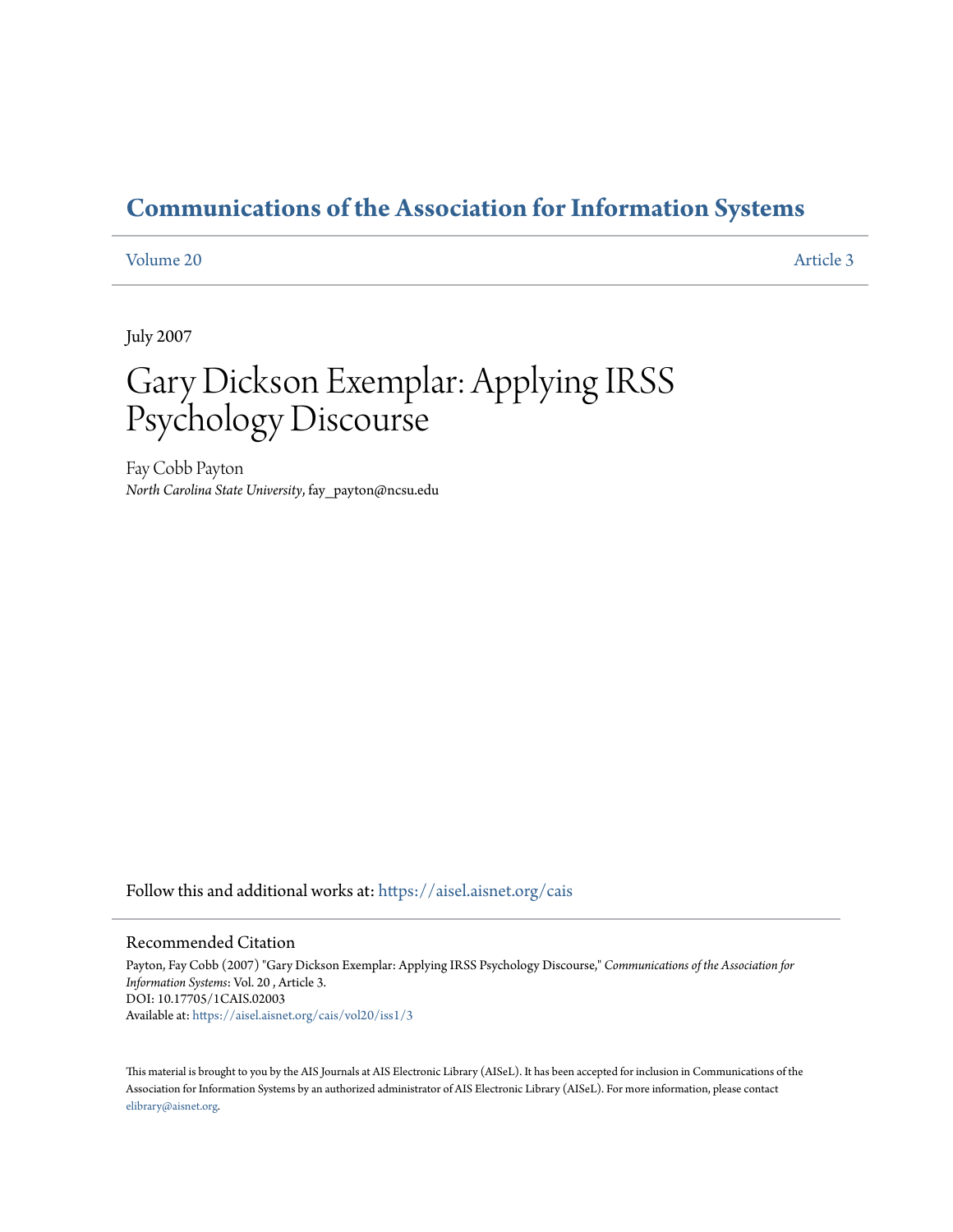

# **GARY DICKSON EXEMPLAR: APPLYING IRSS PSYCHOLOGY DISCOURSE**

Fay Cobb Payton College of Management North Carolina State University fay\_payton@ncsu.edu

#### **ABSTRACT**

In a recent *Decision Sciences Journal on Innovative Education* article, my colleagues and I used Involvement-Regimen-Self Management-Social (IRSS) network theory as defined by Boice [1992] to assess mentor and mentee experiences among under-represented Information Systems (IS) doctoral students and faculty [Payton, White and Mbarika 2005]. IRSS is defined as Involvement-Regimen-Self Management-Social activities intended to delineate and advise newly-minted doctorates into the professoriate. Boice's framework fosters the establishment of professional support initiatives warranted for career progression and is critical as neophytes to the field attempt to balance the three pillars often characterizing academic life: teaching, research, and service. Though Boice [1992] centers his research in the context of actions and behaviors of newly-minted doctorates and others [Payton et al. 2005] examined those forthcoming to the professoriate, this article focuses on how Gary W. Dickson influenced my thinking about and applying IRSS in my academic career.

**Keywords**: IRSS Theory, Gary W. Dickson, new faculty, mentoring

#### **I. INTRODUCTION**

Clinical psychologist and organizational development theorist Robert Boice [1992, 1999] has worked extensively in the area of new and emerging academics' success, establishing support initiatives and exploring career progression. Boice [1992] offers the four-prong IRSS theory (Involvement, Regimen, Self-Management, and Social Networks, often called IRSS) to propose actions and behaviors that should be practiced by new and emerging academics along with elucidating their professional experiences.

*Involvement* is stressed as a major step for new and emerging academics to take part in multiple dimensions of university activities. This step provides academics with formal and informal "connections" throughout the university hierarchy. Moreover, Astin's [1985] theory of involvement recommends that new scholars must engross themselves in university activities. Such immersion results in social networks that enable membership inclusion and active participation. The greater challenge, however, is striking a balance between social and professional activities.

*Regimen* involves issues such as time management and balancing teaching, research, and service activities - three vital components in most academic institutions. That is, time management and balancing among teaching, research and service is best served when new and emerging academics exercise temperance and efficiency. Excessive attention to any one component saddles career advancement, and Boice [1992] reported that teaching tends to be the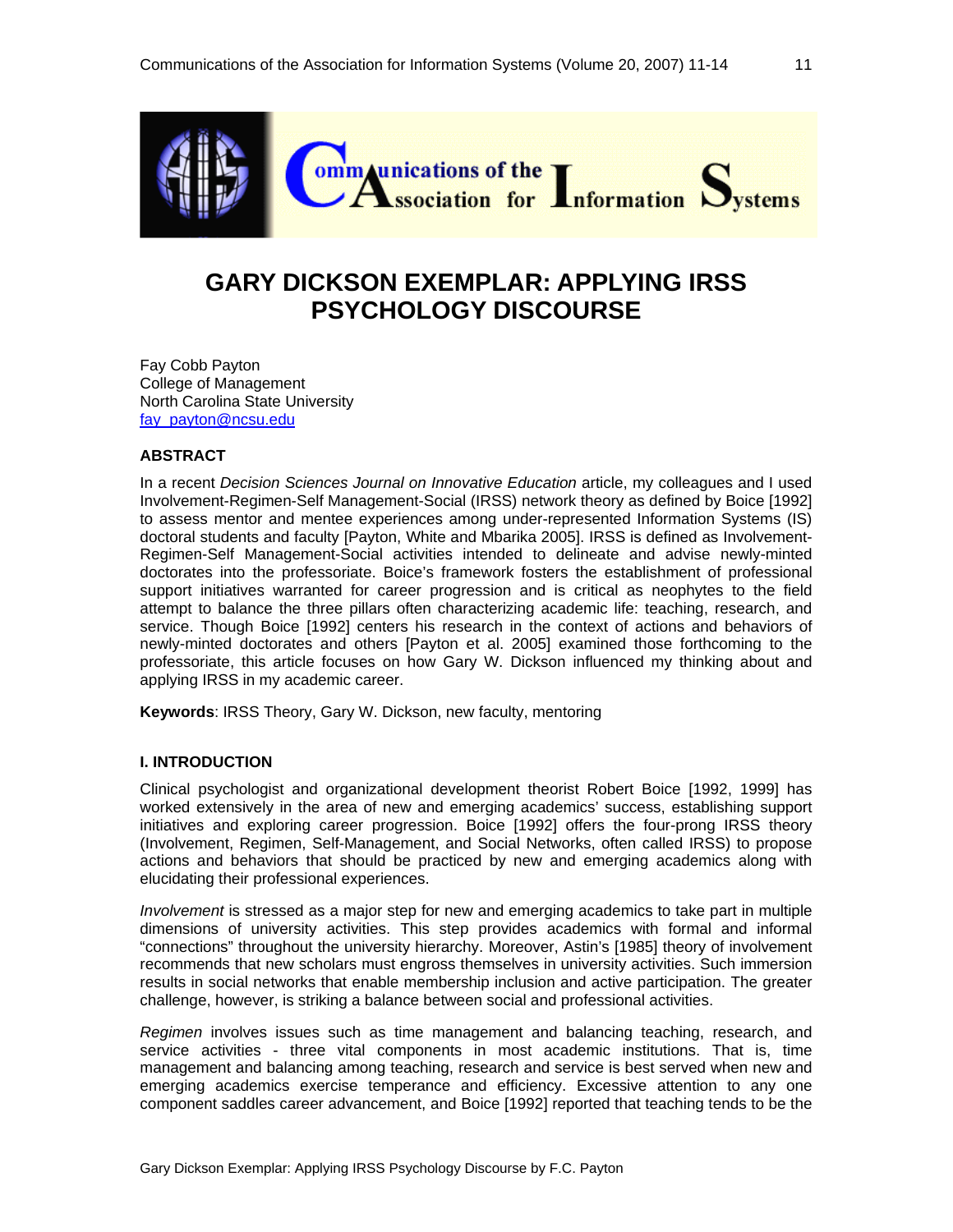primary hurdle characterized by an over-compensation in preparation time and perpetual course development.

*Self Management* points to unanticipated, emerging academic roadblocks that tend to lead one to focus on wrong or unproductive activities. These activities involve an over-commitment of service and neglecting research which is most essential in obtaining a doctoral degree and/or promotion within the faculty ranks. Limited and/or unfocused research writing time tended to confront new faculty who often fall into the "next semester will be better" mindset. Further, Boice [1992] found that new faculty are typically overly optimistic that summer breaks lead to increased research productivity. Unfortunately, these expectations are routinely met with incongruent productivity outcomes.

On the other hand, *Social Networks* involves the building of informal relationships via socialization with other colleagues and university administrators. Oftentimes, "informal" relationships emerge and can largely influence scholarly success internal to one's department or college, along with external implications to the university and broader field. These networks imply mentoring or sponsorship associations between junior and senior faculty. Though simple in definition, mentoring relationships are not naturally fluid and require some degree of mutual understanding between the mentor and mentee [Payton et al. 2005], namely knowledge of the department, college and university structure and culture; cultural backgrounds of the mentee and mentor; and the unwritten rules that impact career succession.

As discussed and addressed in Payton et al. [2005], the Boice [1992] framework is well defined and points to the importance of addressing these four factors through the early academic careers of new and emerging academics. He does not speak to the depth of how these dimensions can be applied on a practical basis and, even more so, how they could be applied in the case of upand-coming under-represented minority academicians. Senior faculty, however, are just as critical to developing junior faculty and can reverse engineer the IRSS model with active involvement in mentoring [Payton and Jackson 1999]. Such involvement can influence departmental direction, and assessment of research productivity among junior faculty.

With the above IRSS structure, I will provide anecdotal examples how my interactions with Gary W. Dickson enabled me to apply the principles defining IRSS. This is followed by lessons learned in the process and implications for career development.

## **II. CONTEXT AND SPECIFICS**

#### **DICKSON ON INVOLVEMENT**

During my initial years in the academy, Dickson advocated active engagement in essential departmental activities, such as curriculum and search committees. He viewed these activities as important, particularly in the context of multidisciplinary departments that might lack a critical mass of IS professors. Dickson would often reference this involvement as "good citizenship" internal to the department and college. He, however, consistently encouraged active contribution in the broader field via conference attendance and submissions and taking on conference roles (for instance, reviewing or being a panel member). To this end, he engaged me in the 1999 International Conference on Information Systems (ICIS), and he tasked me with serving as a moderator and junior faculty panelist during the doctoral student consortium. From this 1999 ICIS event, I was able to establish new relationships with others in the field, and these connections have been sustained over the years to engender support for social networks, an additional pillar of the IRSS model, as well as further participation in the field.

#### **DICKSON ON REGIMEN**

Early on, Dickson articulated the need to manage effectively one's research, teaching, and service requirements. He espoused a regimen that included teaching and course development that integrated my research interests. With regard to research, Dickson provided advice regarding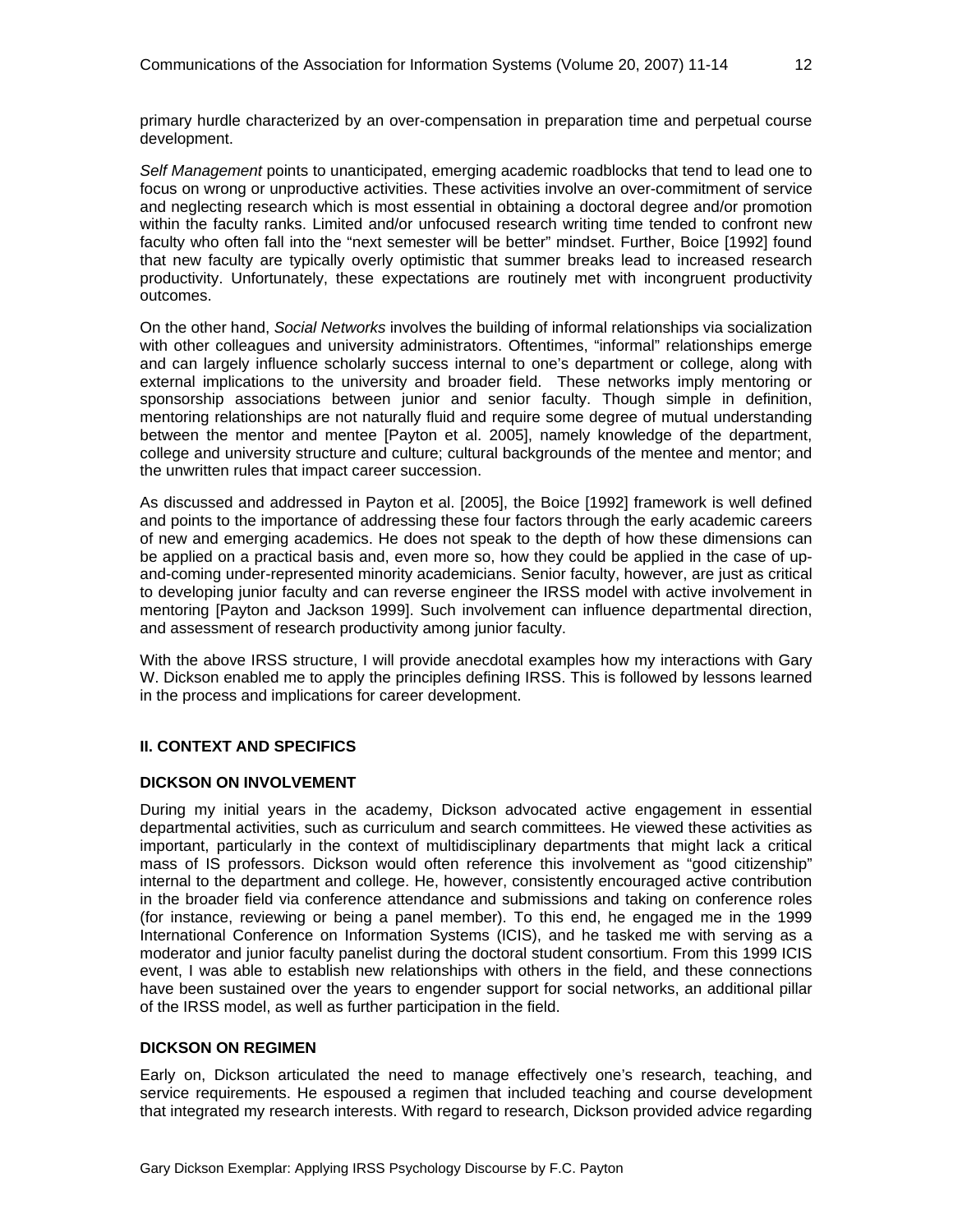research productivity particularly in the area of journal prestige which was and continues to serve as a measure of the quality of one's publications. In cases of multidisciplinary departments, he attempted to provide clarity to journal-ranking perceptions among faculty while being actively engaged in discussions with regard to areas within departments, across disciplines and at the college level. Throughout these discussions, Dickson provided me with feedback and departmental perspectives regarding journal impact on tenure and promotion. Finally, he informed me of the service requirements for junior faculty at my school and frequently noted I should be careful not to permit these obligations from diverting me from research and teaching which recurrently account more heavily in the tenure process.

#### **DICKSON ON SELF-MANAGEMENT**

Self-management implies the avoidance of unnecessary or over-commitment of tasks that veers one off the tenure path. Dickson frequently offered to assist in the process by serving as a prescreener or reader of my working papers and provided international connections to those with comparable research interests. During these times, he would reiterate the significance of coauthors and teaming. As a result of one such connection, I published a book chapter in *Lost and Found in Virtual Reality: Women and Information Technology* with my colleague, Eleni Berki. Similar to Boice [1992], these interactions are but one method that I use to facilitate balancing the workload, fostering scholarly relationships and establishing future research initiatives.

#### **DICKSON ON SOCIAL NETWORKS**

The concept of social networks focuses on building and sustaining relationships, be they prescribed or informal. Dickson enhanced my social networks as a new assistant professor via an invite to a social function of colleagues internal and external to the institution. This event created a forum to connect with people with diverse research interests, share personal experiences and heighten my understanding of the departmental, college and university cultures, which can each be distinctive. For me, these social networks emerged as facilitators in my involvement in internal and external activities that tend to shape one's experience in the profession. Finally, while these formal events were a part of the social network's mosaic, informal contacts, such as brown-bag lunches, were opportunities to discuss research ideas, trends in the field and journal outlets.

#### **III. IMPLICATIONS AND LESSONS LEARNED**

Boice authored *The New Faculty Member* [1992], a reference in which he extended the IRSS framework and reported findings from 200 newly academicians. For most new faculty in that study, the first year was cited as being the time with the most unforeseen events, with voids in collegial support, disproportionate preparation time among teaching, research, and service, and less-than-average student ratings. Boice regards faculty who can acclimatize and be agile in the academy as "quick starters," or new faculty who adapted more readily than others. Quicker starters are faculty who learn rapidly to effectively and efficiently deliver in the classroom while integrating their teaching with their other scholarly activities.

In the context of Boice's [1992, 1999] framework and his focus on getting new faculty to be more proactive, Dickson influenced me in thinking about and applying the IRSS framework in my academic career. As such, I have adopted several principles offered by Boice and continuously work to model success behavior in the profession by:

- maintaining a positive attitudes about students;
- actively seeking advice about teaching; and
- dedicating time to scholarly journal and grant writing.

Despite these vignettes and implementation of the IRSS model in a practical context, I espouse that mentoring, whether formal or informal, is valuable in one's professional career. Mentoring,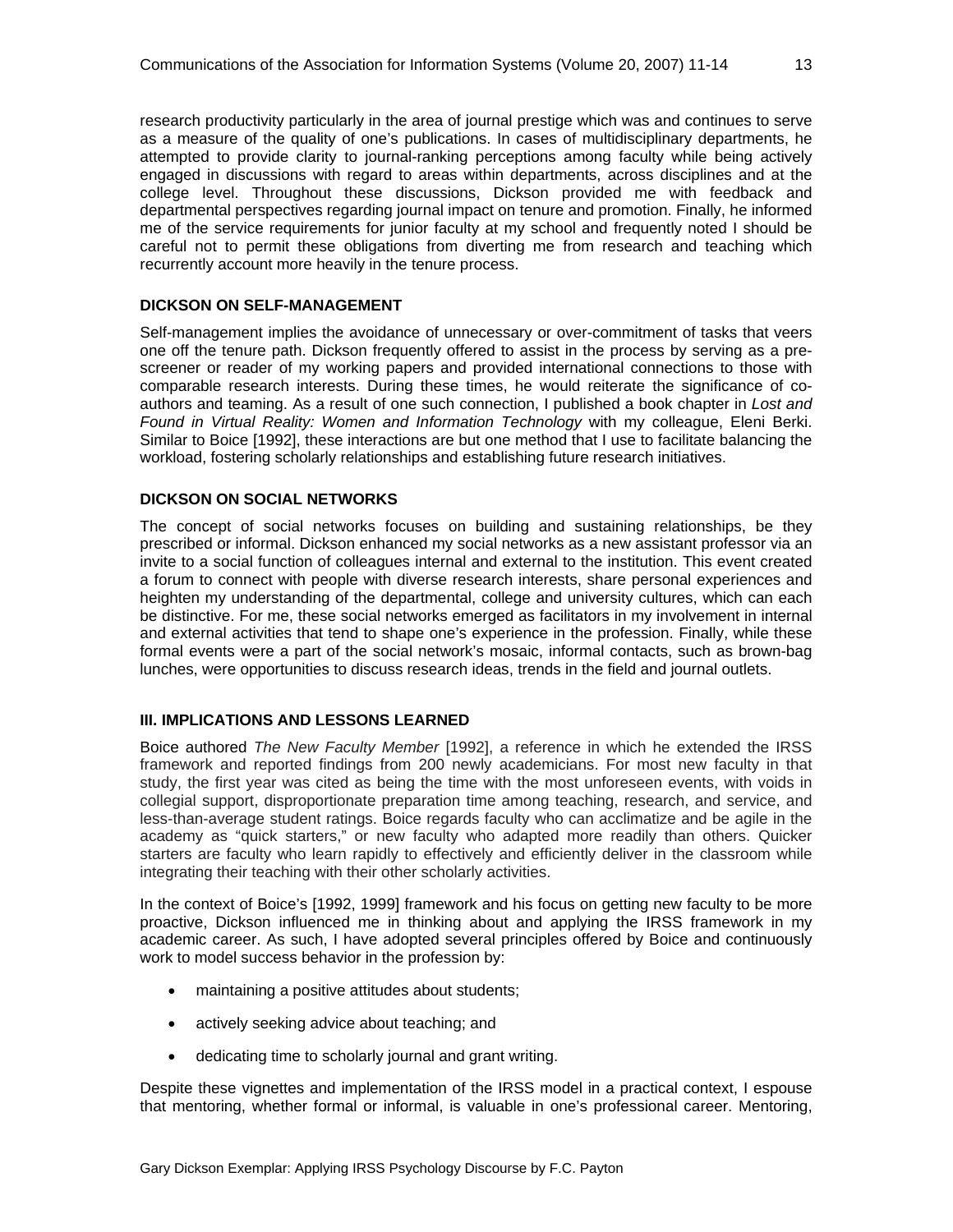however, raises implications with respect to the plurality of academic stakeholders, including new and senior faculty, department chairs, deans, and university-level administrators. As articulated in Payton and Jackson [1999] and Payton, et al., [2005], mentoring is often a missing factor in the earlier careers of junior faculty, in general, and under-represented groups, in particular, who often experience feelings of social and professional isolation. Accordingly, Boice [1992] concluded that mentoring should not just be a single chance, ad hoc meeting to ask and answer questions. Rather, mentoring is a process entailing regular communications to assist *all* new faculty to sense being part of the group. Beyond the desirable linkage of teaching and scholarship, I have learned mechanisms to incorporate service activities into my research agenda as well. Gary Dickson helped to provide a myriad of interactions to enable me to discern the culture and nuances of academics while simultaneously applying IRSS theory to my own career.

# **REFERENCES**

- Astin, A. W. (1985). *Achieving Academic Excellence: A Critical Assessment of Priorities and Practices in Higher Education*. San Francisco: Jossey-Bass.
- Boice, R. (1992). *The New Faculty Member*. San Francisco: Jossey-Bass.
- Boice, R. (1999). *Advice for New Faculty Members: Nihil Nimus*. Boston: Allyn and Bacon.
- Payton, F. C. and C. Jackson. (1999). "Ethnic Diversity in IS: What Are Current Ph.D. Students Saying*?" Computer Personnel – A Journal of the ACM*.
- Payton, F. C., S. D. White, and V. Mbarika. (2005). "A Re-Examination of RacioEthnic Imbalance of IS Doctorates: Changing the Face of the IS Classroom," *Journal of the Association for Information Systems*. (6)1, pp. 37-51.
- Payton, F. C., S. D. White, and V. Mbarika. (2006). "Using IRSS Psychology Theory to Understand the Experiences of Under-represented Faculty in the IS/IT Domain," *Decision Sciences Journal of Innovative Education*. (4):2, pp. 191-213.

#### **ABOUT THE AUTHOR**

**Fay Cobb Payton** is associate professor of Information Systems at North Carolina State University. Her Ph.D. in Information and Decision Systems is from Case Western Reserve University. She was recently named the first SAS Faculty Fellow and works extensively with The PhD Project. Her research interests include healthcare, data management and social exclusion. Her publications appear in the *Journal of the AIS*, *Journal of Organizational Computing and Electronic Commerce, The Information Society, IEEE Transactions, Health Care Management Review, Information and Management,* and others.

Copyright © 2007 by the Association for Information Systems. Permission to make digital or hard copies of all or part of this work for personal or classroom use is granted without fee provided that copies are not made or distributed for profit or commercial advantage and that copies bear this notice and full citation on the first page. Copyright for components of this work owned by others than the Association for Information Systems must be honored. Abstracting with credit is permitted. To copy otherwise, to republish, to post on servers, or to redistribute to lists requires prior specific permission and/or fee. Request permission to publish from: AIS Administrative Office, P.O. Box 2712 Atlanta, GA, 30301-2712 Attn: Reprints or via email from ais@aisnet.org